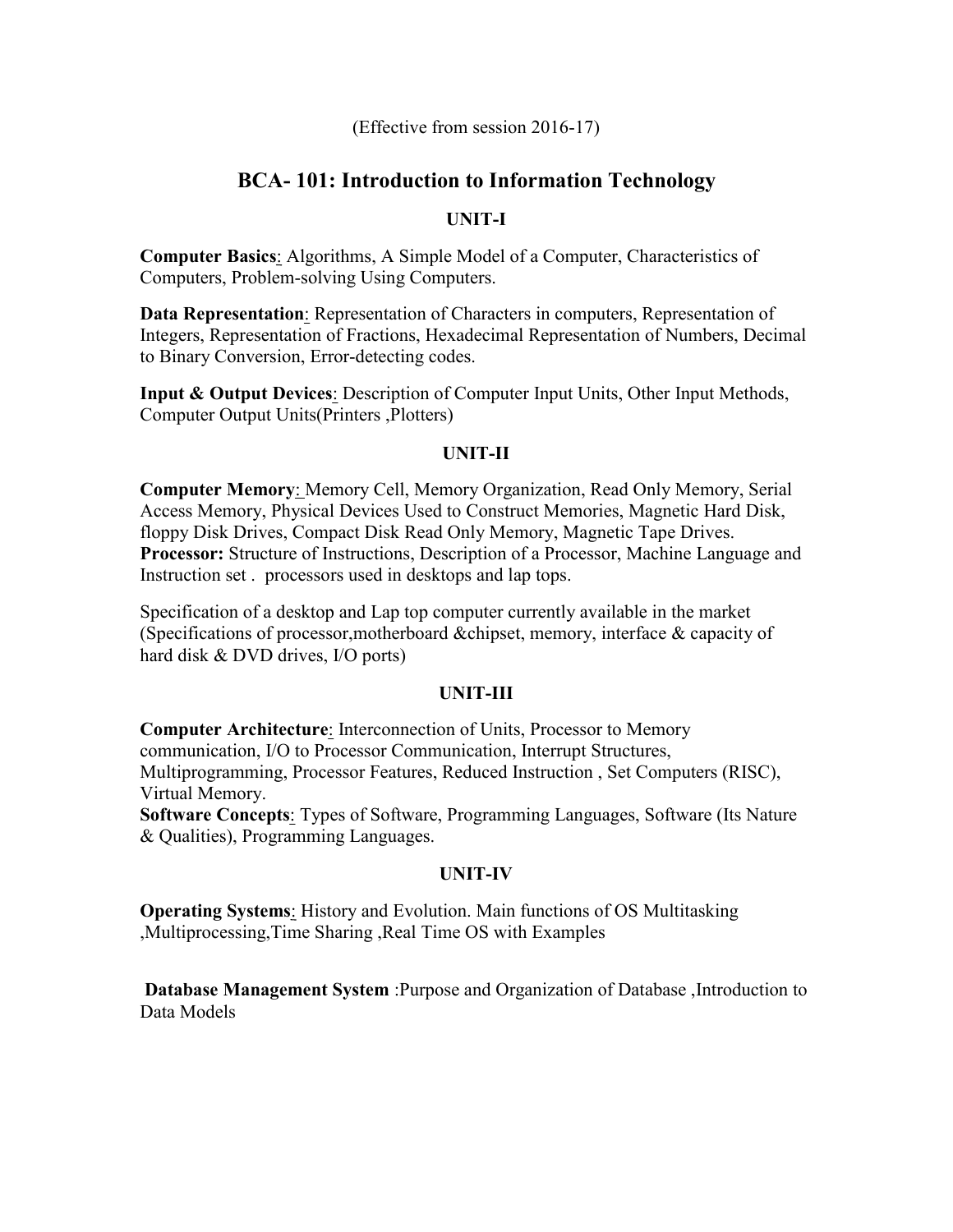**Computer Generation & Classifications**: First Generation of Computers, The Second Generation, The Third Generation, The Fourth Generation, The Fifth Generation, Moore's Law, Classification of computers, Distributed Computer System, parallel computers.

## **UNIT- V**

**Computers & Communications** : Introduction to Computer Communications, Introduction to Computer Networks, Types of Networks, OSI/TCP Model, LAN technologies (fast Ethernet &Gigabit Ethernet ), How LAN works, Brief survey of active and passive LAN components.

**Internet:** Network, Client and Servers, Host & Terminals,TCP/IP, World Wide Web, Hypertext, Uniform Resource Locator, Web Browsers, IP Address, Domain Name, Internet Services Providers, Internet Security, Internet Requirements, Web Search Engine, Net Surfing, Internet Services, Case Study, Intranet.

**Cyber Laws:**Introduction to Cyber Laws**,**Cyber crime,Cyber contract,Cyber privacy,ITAct

## **Recommended Books**

- 1. P .K. Sinha ,Fundamentals of Computers, BPBPublications
- 2. 1.V. Rajaraman, Fundamentals of Computers, 3rd Edition , PHIPublications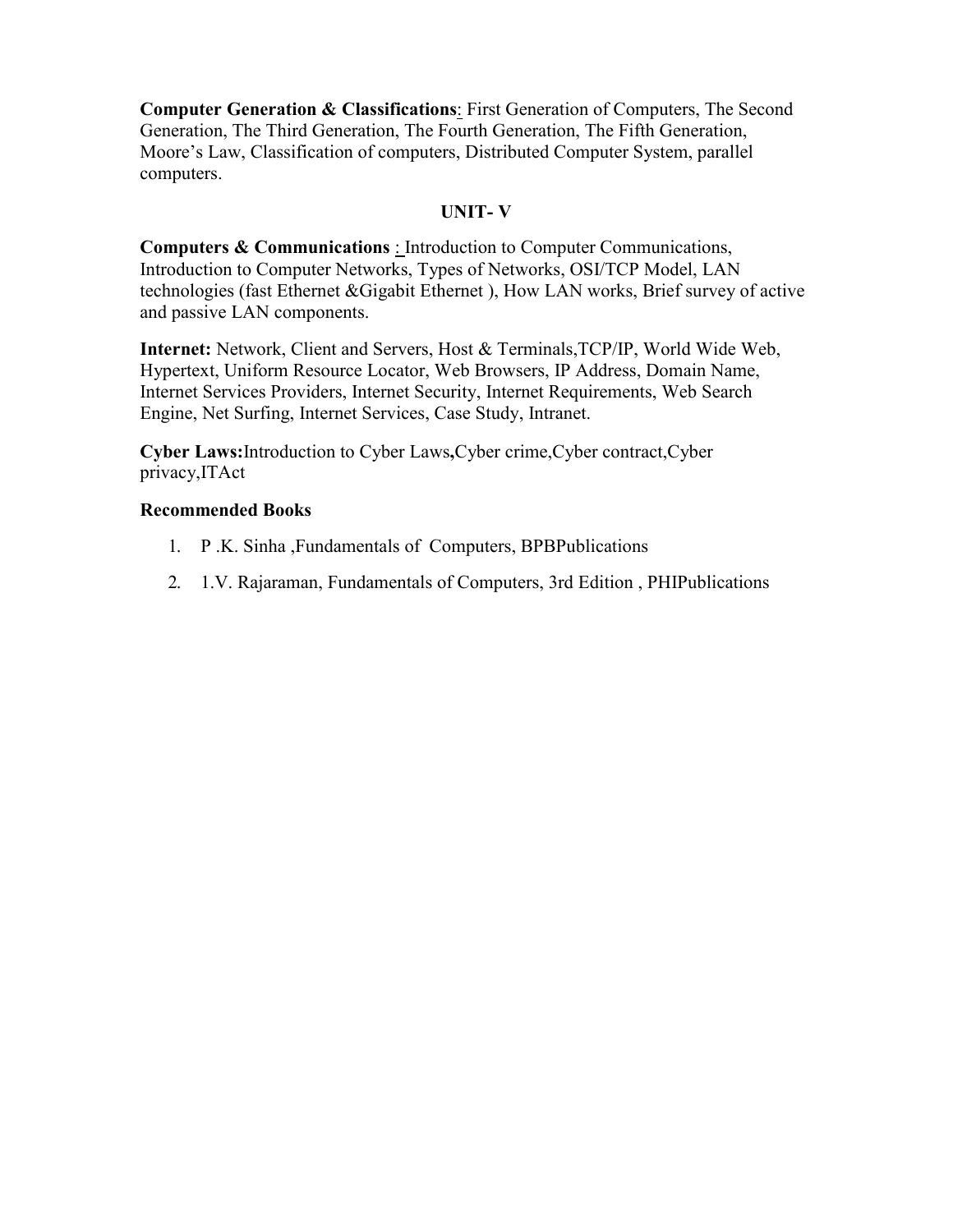# **BCA-102: PC Software Packages**

(This paper must be taught in the Lab using PC software)

#### **UNIT-I**

DOS: Introduction, history & versions of DOS, DOS basics- Physical structure of disk, drive name, FAT, file & directory structure and naming rules, booting process, DOS system files, DOS commands- internal & external,

#### **UNIT-II**

Windows Operating System : Windows concepts, Features, Windows Structure, Desktop, Taskbar, Start Menu, My Computer, Recycle Bin, Windows Accessories- Calculator, Notepad, Paint, Wordpad, Character Map, Windows Explorer, Entertainment, Managing Hardware & Software- Installation of Hardware & Software, Using Scanner, System Tools, Communication, Sharing Information between programs.

#### **UNIT-III**

Word Processing; MS-Word: Features, Creating, Saving and Opening Documents in Word, Interface, Toolbars, Ruler, Menus, Keyboard Shortcut, Editing, Previewing, Printing,& Formatting a Document, Advanced Features of MS Word, Find & Replace, Using Thesaurus, Using Auto- Multiple Functions, Mail Merge, Handling Graphics, Tables & Charts, Converting a word document into varipus formats like- Text, Rich Text format, Word perfect, HTML etc.

#### **UNIT-IV**

Worksheet- MS-Excel: Worksheet basics, creating worksheet, entering into worksheet, heading information, data, text, dates, alphanumeric values, saving & quitting worksheet, Opening and moving around in an existing worksheet, Toolbars and Menus, Keyboard shortcuts, Working with single and multiple workbook, working with formulae & cell referencing, Auto sum, Coping formulae, Absolute & relative addressing, Worksheet with ranges, formatting of worksheet, Previewing & Printing worksheet, Graphs and charts, Database, Creating and Using macros, Multiple worksheets- concepts, creating ndusing.

## **UNIT-V**

Introduction to Power Point: Presentations, Creating, Manipulating & Enhancing Slides, Organizational Charts, Excel Charts, Word Art, Layering art Objects, Animations and Sounds, Inserting Animated Pictures or Accessing through Object, Inserting Recorded Sound Effect or In-Built Sound Effect.

Other packages: DTP software: Brief survey of MS Publisher, Pagemaker, Coreldraw. Adobe Photoshop

Recommended Books:

- 1. PC Software for Windows R.K.Taxali
- 2. Unix Concepts and Applications SumitabhaDas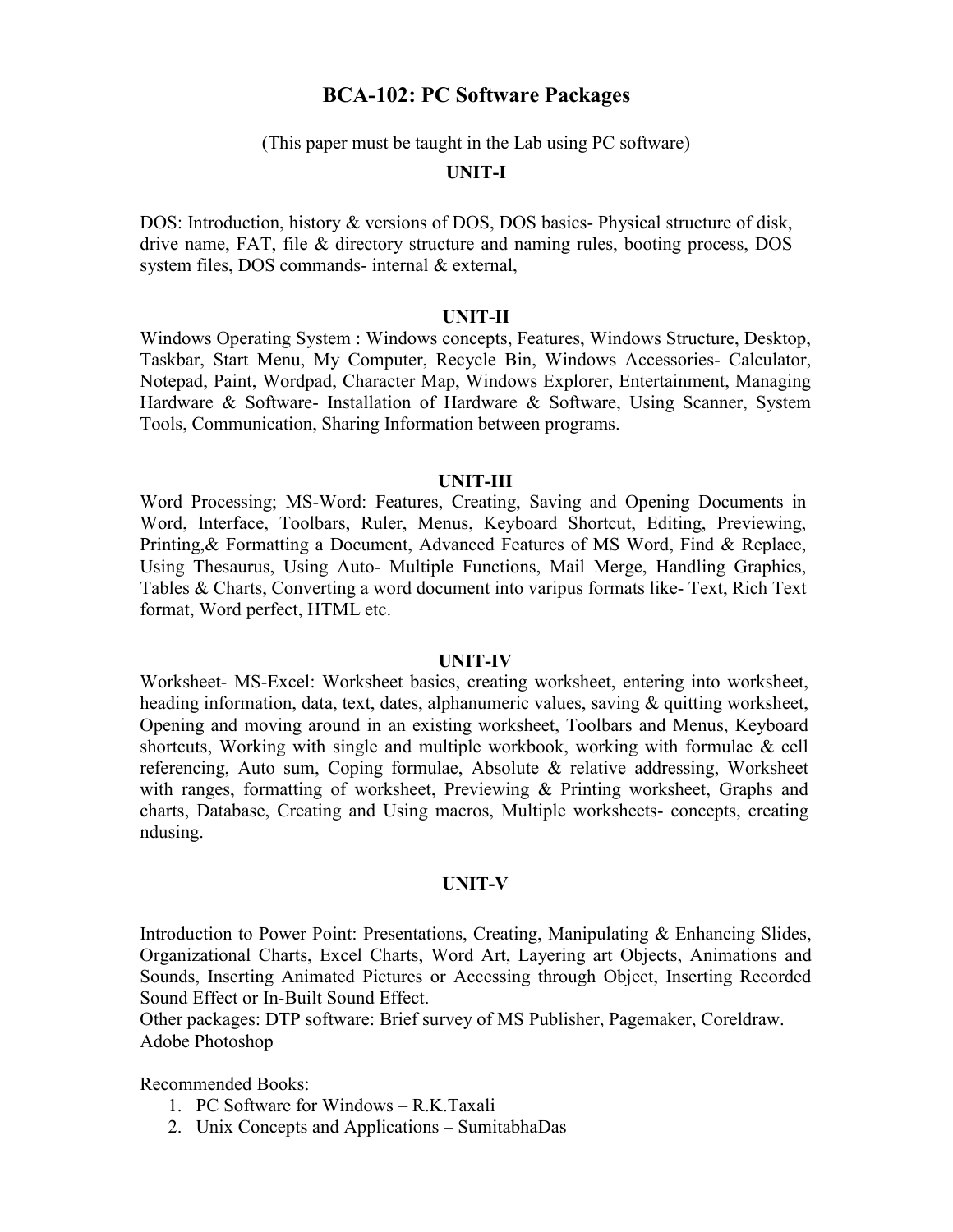# **BCA 103: Problem Solving through C Programming UNIT-I**

#### **Algorithm and algorithm development:**

Definition and properties of algorithm, flow chart symbols, conversion of flow chart to language, example of simple algorithms, Introduction to program design, errors – syntax error, runtime error, logic error.

#### **UNIT-II**

#### **Basics of C – Language:**

History, Constants – Integer, Real, Character; Variables and Keywords; Data types and size, constants, arrays, pointers, Operators – arithmetic, relational, logical, increment and decrement, bitwise and assignment, Hierarchy of Operators and Operations, Associativity of Operators, creation and evaluation of expressions.

#### **UNIT-III**

## **Control Structure:**

Decision Structure: - Simple if, if – else, if – else – if, nested if, switch case; Loop Control Structure:- while , do while and for; Use of break, goto andcontinue;

#### **UNIT-IV**

#### **Functions:**

Function definition, declaration and prototypes, Call by Value and Call by Reference, Scope Rule of Functions.

## **UNIT-V**

#### **Complex C-Language:**

Variables – external, static, register; Recursive functions; multi – dimensional arrays; Pointers and arrays, pointer arrays, Structures – declaring and accessing elements, array of structure, File Input/Output – Create, Open, Read, Write, Delete, Close;

## **Recommended Books:**

- **1. Yashavant Kanetkar, Let usC**
- **2. Balaguruswamy, Programming inC**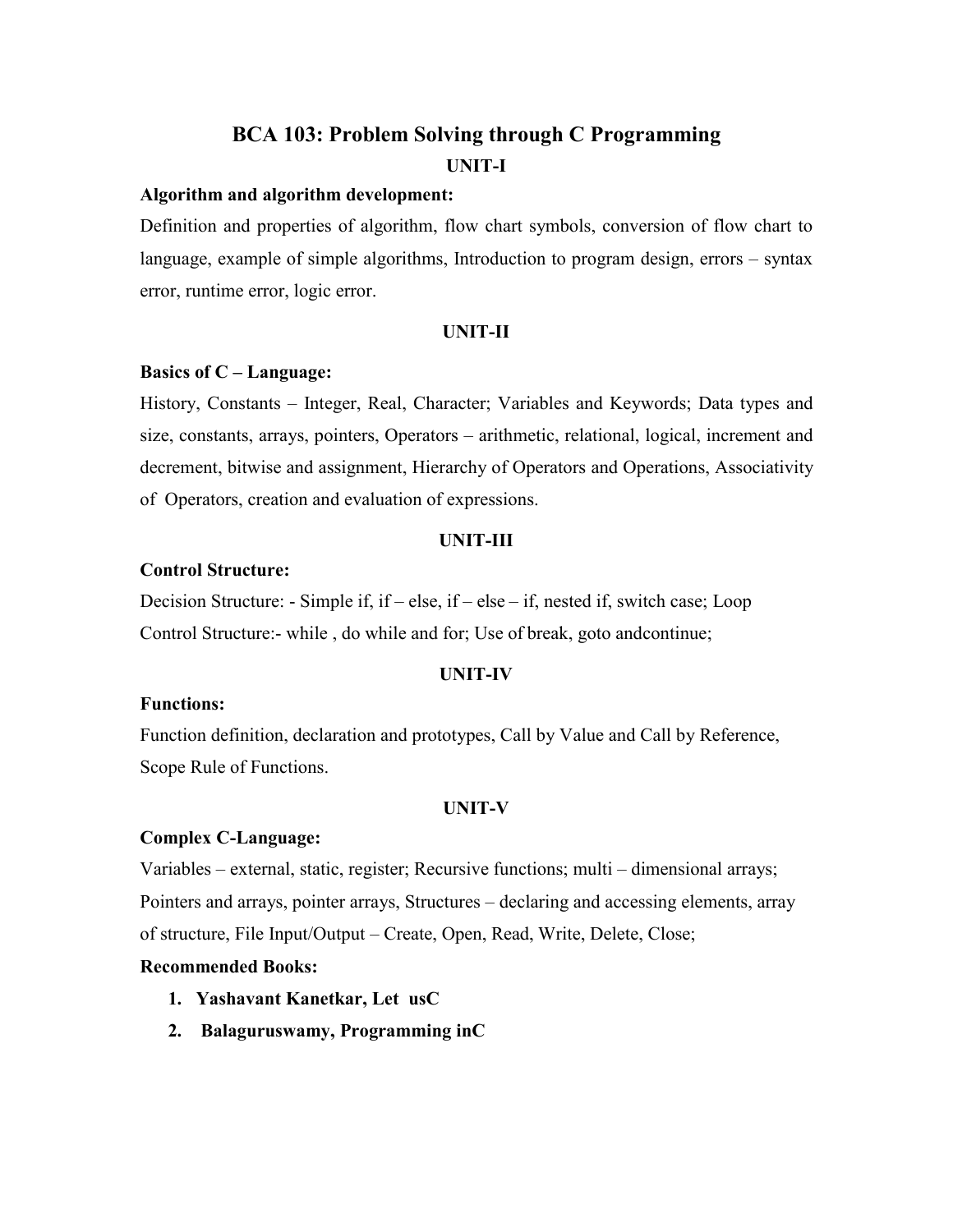# **BCA – 104: Basic Physics**

**(This paper must be taught to impart basic knowledge of physics to understand principle behind technologies used in Computer Application. Avoid derivations of equations and problem solving. Question paper must be set accordingly)** 

#### **UNIT-I**

**Basic Concepts :** Definition of Science, engineering and technology. Importance of Mathematics and Physics in ICT. Units and Dimensions, MKSA Units, Idea of order of magnitude scale of Mass, time and length with examples. Measurement of length using vernier caliper and screw gauge, Newton's laws of motion, physical quantities as scalars and vectors, vector addition, scalar and vector product of two vector, Brief idea of types of forces in nature, torque, rotational motion and moment of inertia, simple examples of conservation of energy, momentum and angularmomentum.

**Optical instruments:** Electromagnetic spectrum, frequency,wavelength and energy associated with electromagnetic radiation, formation of image by lens, eye, Sensitivity of eye to electromagnetic radiation, defects of vision, Brief understanding of telescope, microscope, eye pieces.

#### UNIT-II

**Electrostatics:** Concept of Potential and field due to a charge, Gauss's law; dielectric constant, capacitance of a parallel plate condenser, energy stored in condenser, series and parallel combination of capacitances, types of capacitances used in electronic circuits, rating of capacitances.

**Current Electricity:** Electric current, Ohm's law, types of resistances and colour codes, Kirchhoff's laws, analysis of simple circuits, Thevenin, Norton and maximum power transfer theorems, principle of potentiometer, magnetic effect of current, field due to circular current loop.

#### UNIT-III**.**

**Transducers: T**hermoelectric effect and thermocouples, thermisters, LDRs, piezo electric effect, speakers and mic, electro chemical effect, primary and secondary cells, batteries. Electrical rating of cells andbatteries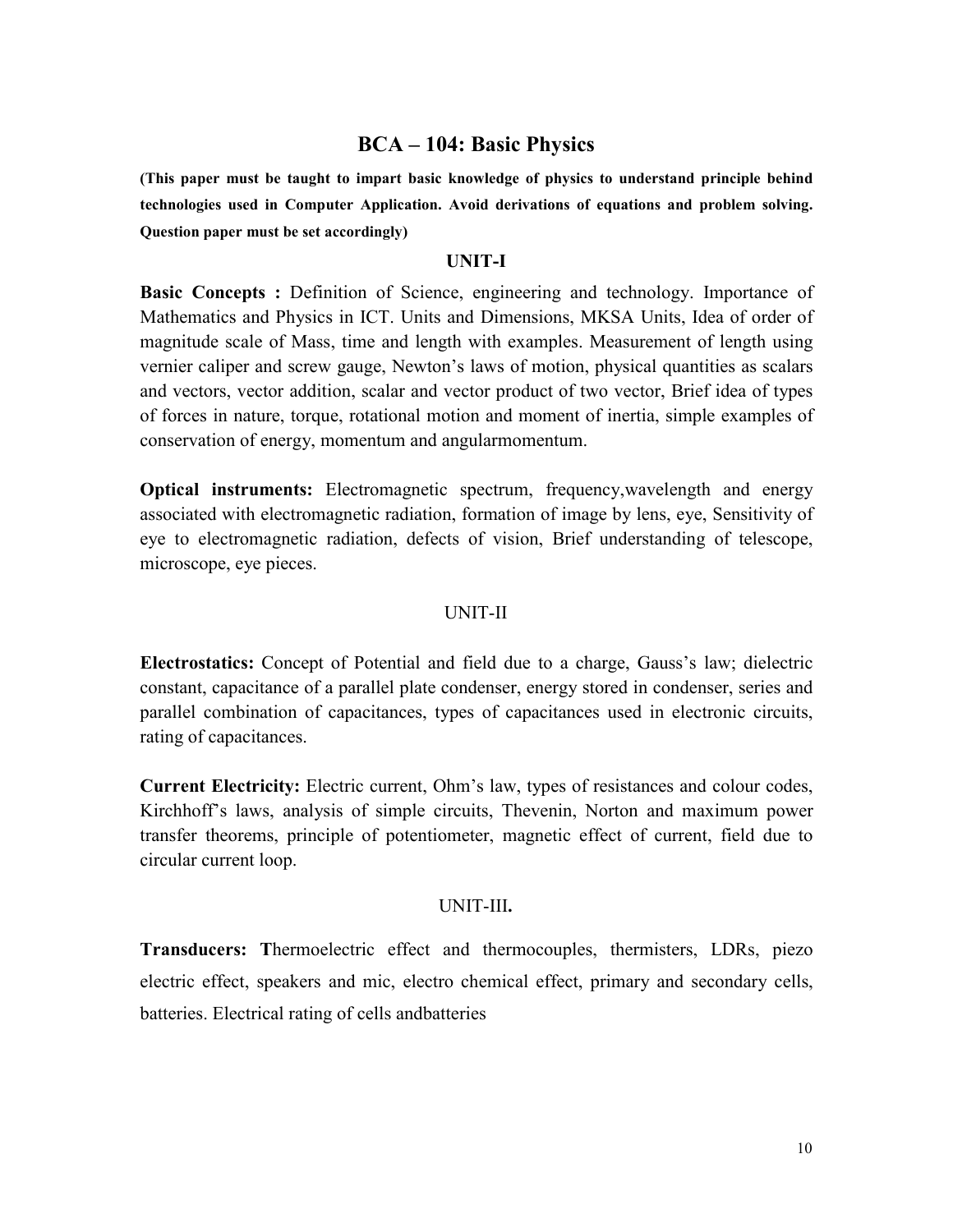**Interaction of magnetic field and current:** for ce on current carrying conductor, moving coil galvanometer, conversion of galvanometer into ammeter and voltmeter, multimeter.

## UNIT-IV

**Electromagnetic induction:** self and mutual inductances, chocks coil and transformers.

**AC circuits:** peak and rms voltage and current, power factor, L-R, C-R and L-C-R curcuits with their phase diagrams, series and parallel resonant curcuits. AC &DC current, understanding electric power distribution in offices and houses, electrical safety,electric fuse, rating of electrical accessories. Importance of good earthing.

**Semiconductors:** Qualitative description of energy bands, metals, insulators and semiconductors, n and p types of semiconductors, semiconductor p-n junction, metal semiconductor junction, current voltage characteristics of pn junction diode, half wave and full wave rectifiers, Zener diode and voltage regulation, LEDs, photo diode, and solarcell.

# UNIT-V

**Transistors:** Definition, Current in bipolar junction transistor, Amplifier: Brief idea of CE,CC amplifier and its charactersistics, gain indecibels,Frequency vs gain graph, cascading amplifiers, Oscillator: Brief idea about oscillators of different frequency range, Different types of wave forms. Brief introduction to Integrated circuits with scale of integration, Use of MOS and CMOS Transistors.

**Lasers:** Basic principle, He-Ne and semiconductor lasers, basic concepts of communication using optical fibers.

Brief idea of working and uses of Cathode ray Oscilloscope, Working principle of LCD and plasma devices, UPS, SMPS**.** 

## **Recommended Books:**

- 1 Physics, Part-I Kumar, Mittal; Nageen Publication,Meerut.
- 2 Concepts Of Physics, Part 1, H C Verma; BharatiBhawan.
- 3 Concepts of Physics, Part2, H C Verma; BhartiBhawam.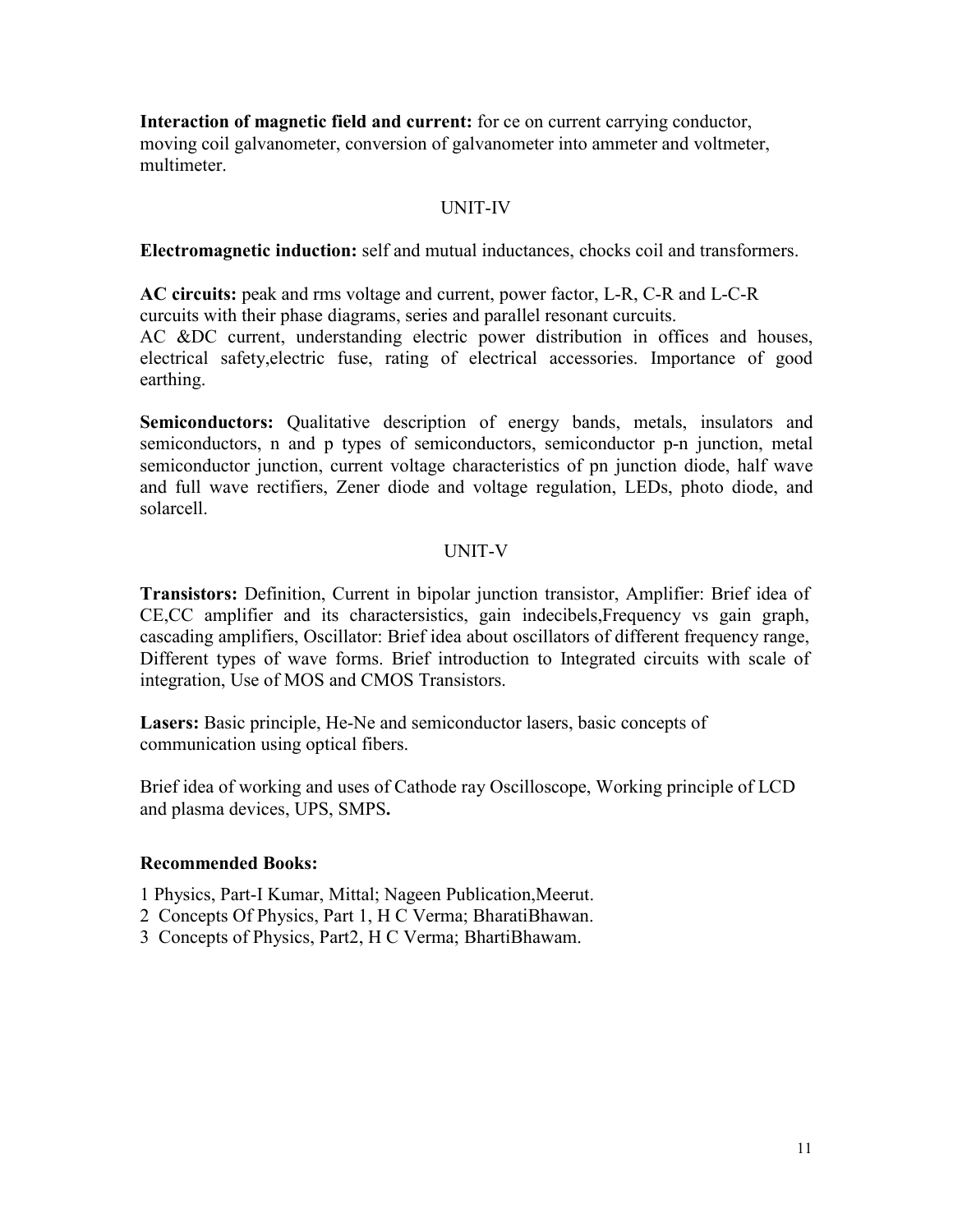# **BCA 105: Basic Mathematics**

**Objectives:** The aim of this course is to impart basic knowledge of Mathematics and its further application in various disciplines in computational sciences and technology. As Some of the students in BCA come from Arts , Commerce and Biology stream, Level of course is  $12^{th}$  standard.

## **Unit-I**

**Sets & Relations** : Sets and elements, Equal sets, Universal set & Empty set, Subsets, Venn diagrams, Basic operations on sets, Union & Intersection, Complements, Difference, Symmetric Difference, Fundamental Products, Algebra of sets and Duality, Finite Sets, Counting Principle, Classes of sets, Power sets, Partitions, Mathematical Induction, Cartesian Products of Sets, Relations, Pictorial representations of Relations, Composition of relations, Types of relations, Equivalence Relations, Partial ordering relations.

#### **Unit-II**

**Functions, Limts and Continuity** : Functions, Kinds of Functions , Concept of real function, Domain and Range (simple cases), Composition Function, One-to-one, onto, into, invertible functions, Mathematical Functions , Exponential and Logarithmic Functions, Graph of functions ( plotting of linear function, absolute value function, parabolic functions,  $Sin(x)$ ,  $Cos(x)$ ,  $tan(x)$ , reciprocal function,  $e^x$ , log x, Signum function), Polar coordinates and graph, Limit of variable, Limit of function, Evaluation of limits of various types of functions, Continuity & Discontinuity at a point, Continuity over aninterval.

Trignometrical Functions: Definitions, proofs for any angle θ, signs of ratios, ratios of some standard angles.

#### **Unit-III**

**Quadratic Equation**: Solution of Quadratic Equations, Nature of Roots.

**Co-ordinates and Loci**: Cartesian co-ordinate system, Introduction to Polar coordinates, distance between two points, section formulae, Area of triangle, Locus and its Equation.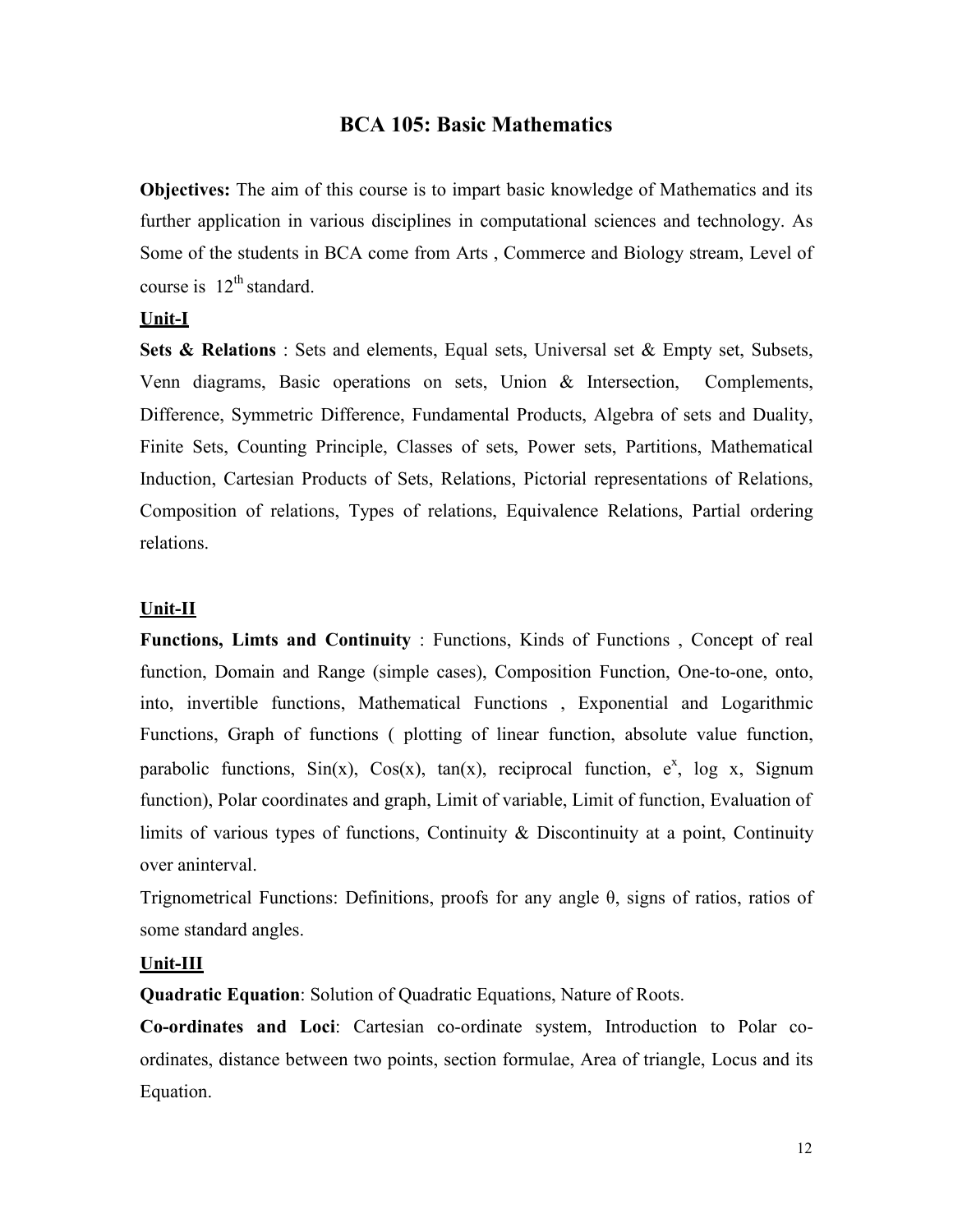**Straight Line**: Equation of straight line parallel to an Axis, slope form, intercept form, through two point condition of concurrency of three lines.

**Matrices and Determinants** : Definition and Types of Matrices, Addition , Subtraction and Multiplication of a Matrices, Scalar Multiplication, Transpose of Matrix, Determinants, Determinants of square matrix of order 1, 2 and 3, Area of a triangle, Solution of system of linear equations by Cramer's Rule, Minors and Cofactors , Adjoint of a Matrix, Inverse of a Matrix(up to order 3).

## **Unit-IV**

**Differential Calculus**: Derivative of a Function, Various Formulae-Product and Quotient Rule of Differentiation, Differentiation of Function of Function(chain rule), Trignometrical functions, Inverse Trignometrical functions, Exponential function, Logarithmic function, Implicit functions, Logarithmic Differentiation, Diffentiation of function w.r.t. another function, Higher Derivatives, Successive Differentiation, Liebnitz Theorem, Expansion of functions(up to 3 or 4 terms only) using Maclaurin's and Taylor's Theorem, Maxima and Minima (simple cases), Curve tracing (simple cases), Introduction to partial differentiation.

## **Unit-V**

**Integral Calculus** : Anti-Derivatives, Constant of integration, Indefinite integral, Elementary Integration Formulae, Methods of Integration, Integration by Substitution, Integration by parts, integration through partial fractions and rationalisation, Concept of Definite integral, properties of definite integral, Integration of  $_0$ <sup> $\pi/2$ </sup> Sin<sup>n</sup> x Cos<sup>m</sup> x using Gamma function. Area of Bounded Region, Circle, Parabola, Ellipse in standard form between two ordinates and x- axis.

Books:

- 1. Descrete Mathematics . Schaum'sOutlines
- 2. Differential Calculas By Shanti Narayan,P.K.Mittal
- 3. Integral Calculas By Shanti Narayan,P.K.Mittal
- 4. Elementary Calculas By Gokhru &Bhargav.
- 5. Business Mathematics By Quaji Zameeruddin, V.K.Khanna,S.K.Bhambri
- 6. Comprehencive Mathematics Class XII Part-A By ParmanandGupta